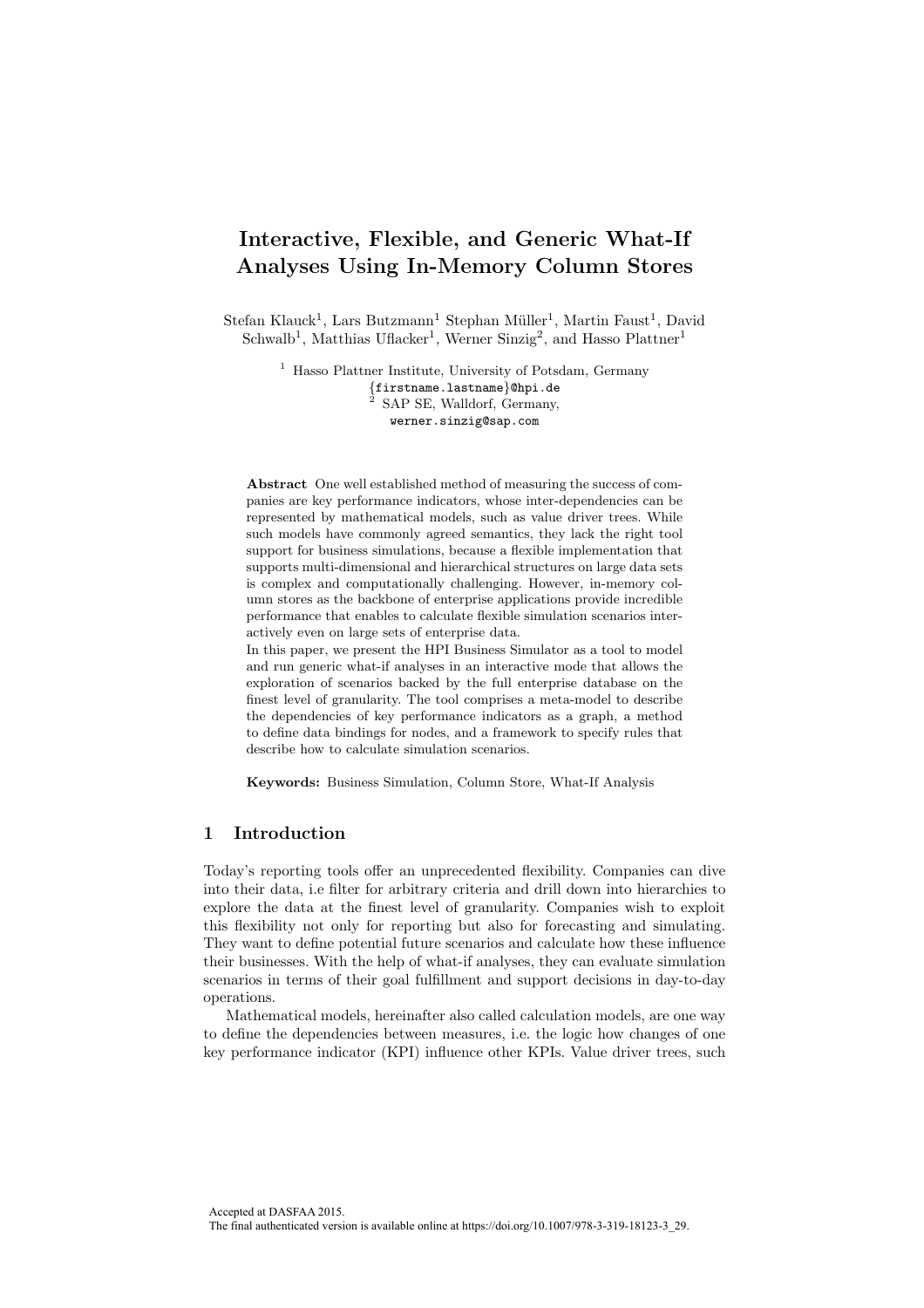

Figure 1: Value driver tree for the operation profit.

as the DuPont model [1], are a well-known method to model KPIs with linear dependencies among each other [2]. Figure 1 shows a driver tree for the operating profit, which can be calculated by subtracting selling, general and administrative expenses (SG&A) from the marginal income. The marginal income depends on net sales and cost of goods sold (COGS). The values of the nodes base on enterprise data, e.g. on G/L account transactions as *actuals* or a combination of the actuals and planned sales, production costs, and expenses as forecasted KPIs. On the basis of enterprise data, companies want to define scenarios, i.e. changes of the data, which reflect changing KPIs, and calculate the effects on other KPIs. The challenge to define and run simulation scenarios is not the mathematical complexity of the calculation, but the combination of a generic calculation model and the large amount of data the model builds on, which enables the users to define flexible scenarios and calculate them interactively.

For many years, the biggest obstacle has been the speed to access enterprise data with all the relevant criteria to allow flexible and interactive simulations. To run such simulations for net sales requires scanning sales documents with all their associated line items. The corresponding tables can comprise billions of records, specifying relevant attributes like sales date, sales volume, price, product, and customer, but also hundreds of other attributes. The advent of columnar in-memory databases has increased the performance of queries accessing few attributes of large data sets, which enables the development of new enterprise applications on top of it [3, 4].

This paper presents the HPI Business Simulator, a tool to create, modify and run what-if analyses interactively. This comprises two things: First, a way to define what-if simulations, which consist of a calculation model, the specification of data bindings between KPIs of the model and data of database tables, and the support to specify simulation scenarios. Second, the concept of a simulation tool to define and edit what-if simulations as well as to calculate scenarios.

After this short introduction into the problem domain, Section 2 presents the theoretical concepts of the HPI Business Simulator. Its implementation is shown in Section 3. Section 4 presents related work. The paper closes with a presentation of the conclusions and offering an outlook for future work.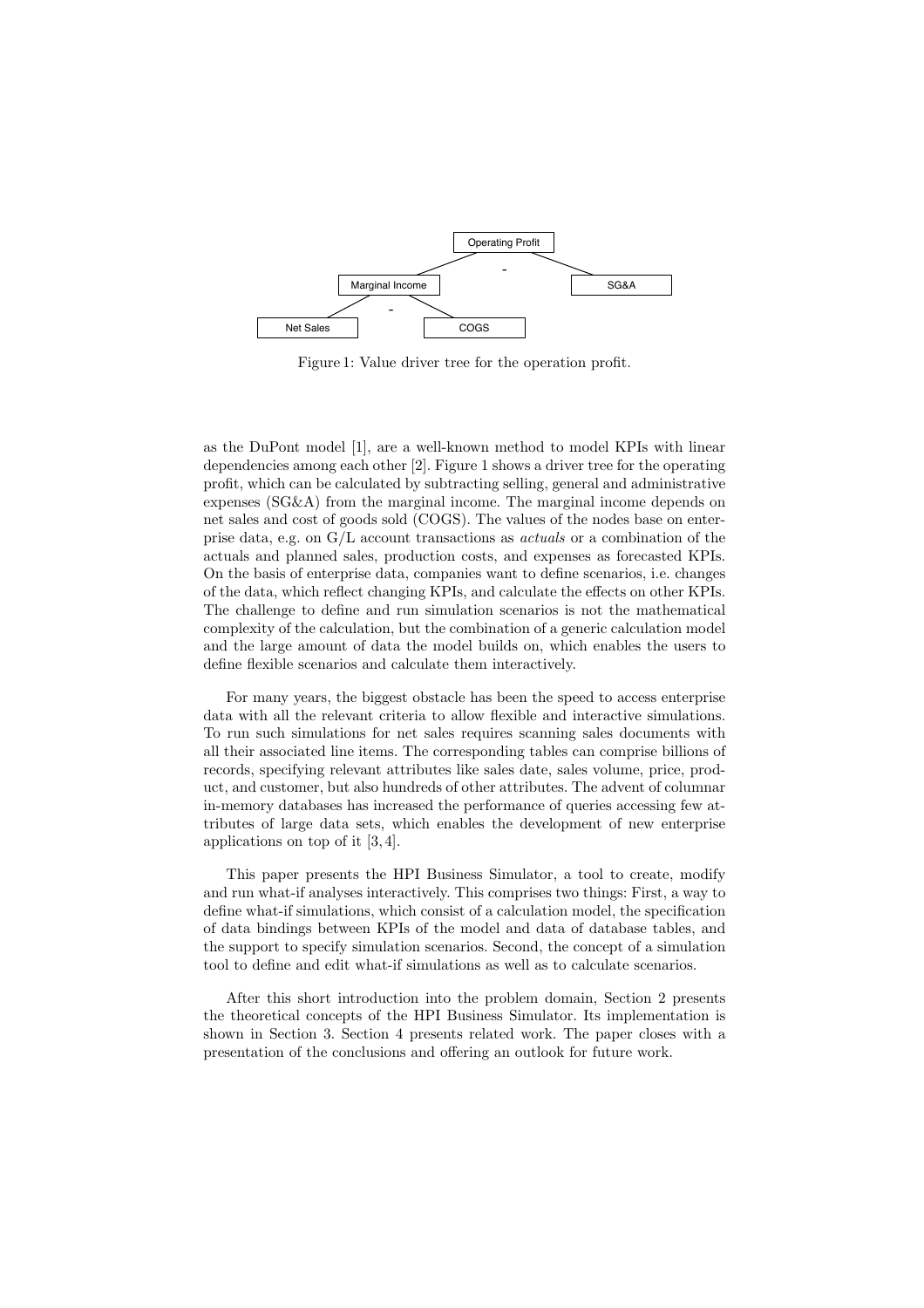

Figure 2: Calculation model for the operating profit as extension of the value driver tree in Figure 1.

# 2 Simulation Model

The HPI Business Simulator is a proof of concept for implementing generic whatif analyses. This section presents its theoretical concepts called *simulation model*. The simulation model consists of three parts: the generic calculation model to describe the drivers and the dependencies between them, the data binding to connect drivers with data, and a way to specify scenarios and to calculate their results.

#### 2.1 Calculation Model

Calculation models are hypergraphs and extend value driver trees by supporting complex operations and the loosening of the tree structure for dependencies. Each node has a language dependent name, a measure with a unit, and freely definable dimensions for specifying further criteria of a measure. Nodes can be connected with other nodes by *operations*, which are hyperedges. The simulation model specifies available dimensions including their hierarchy levels. The time, for example, can be structured hierarchically into years and months. Operations define the dependencies between nodes, i.e. the way one can calculate the values for the result node based on the data of input nodes. Operations can be one of the four elementary operations addition, subtraction, multiplication, and division. Besides, users can define own, more complex operations, e.g. a product cost calculation based on raw material prices, the bill of materials, cost center rates, and the bill of operations. Figure 2 shows a calculation model for the operating profit.

Data of a node can be seen as a data cube. Combining data cubes with elementary operations works as for one-dimensional data. However, one has to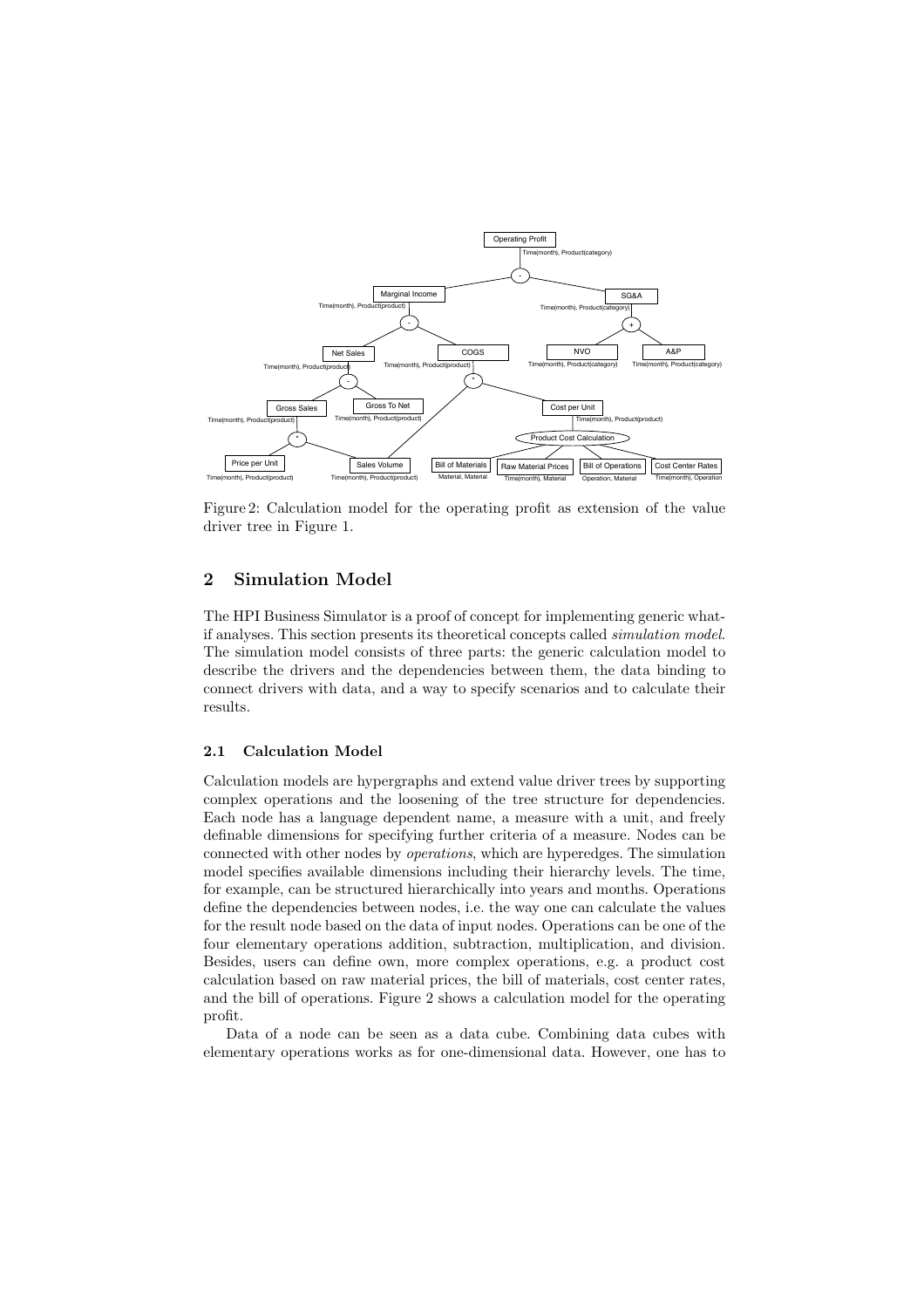define rules for dimension handling. For additions and subtractions, the result data cube has the intersection of dimensions from all input data cubes. The records of the input data cubes with the same dimension values are combined to a single output record. Result data cubes for multiplications receive the union of dimensions from all input cubes. When combining data cubes with divisions, the calculation model has to define the dimensions for the result data cube so that combining these dimensions with the dimensions of the divisor results in the dimensions of the dividend. Table 1 shows a multiplication and subtraction of data cubes.



Table 1: Data cube calculations.

User defined operations work in a similar way as elementary operations with the distinction that arbitrary algorithms can define the calculation logic for the result data cube. A simplified version of a product cost calculation with resolving a hierarchical bill of materials (BOM) is described in the following. We assume that product costs are only affected by raw material prices and thus ignore labor, energy, and machine costs, which would occur in a real world scenario. A calculation of these costs bases on the bill of operations (BOO) and follows the same calculation logic as the BOM resolution. Figure 3 and Table 2 present an exemplary BOM and its database representation.



Figure 3: BOM as graph.

Table 2: BOM as table.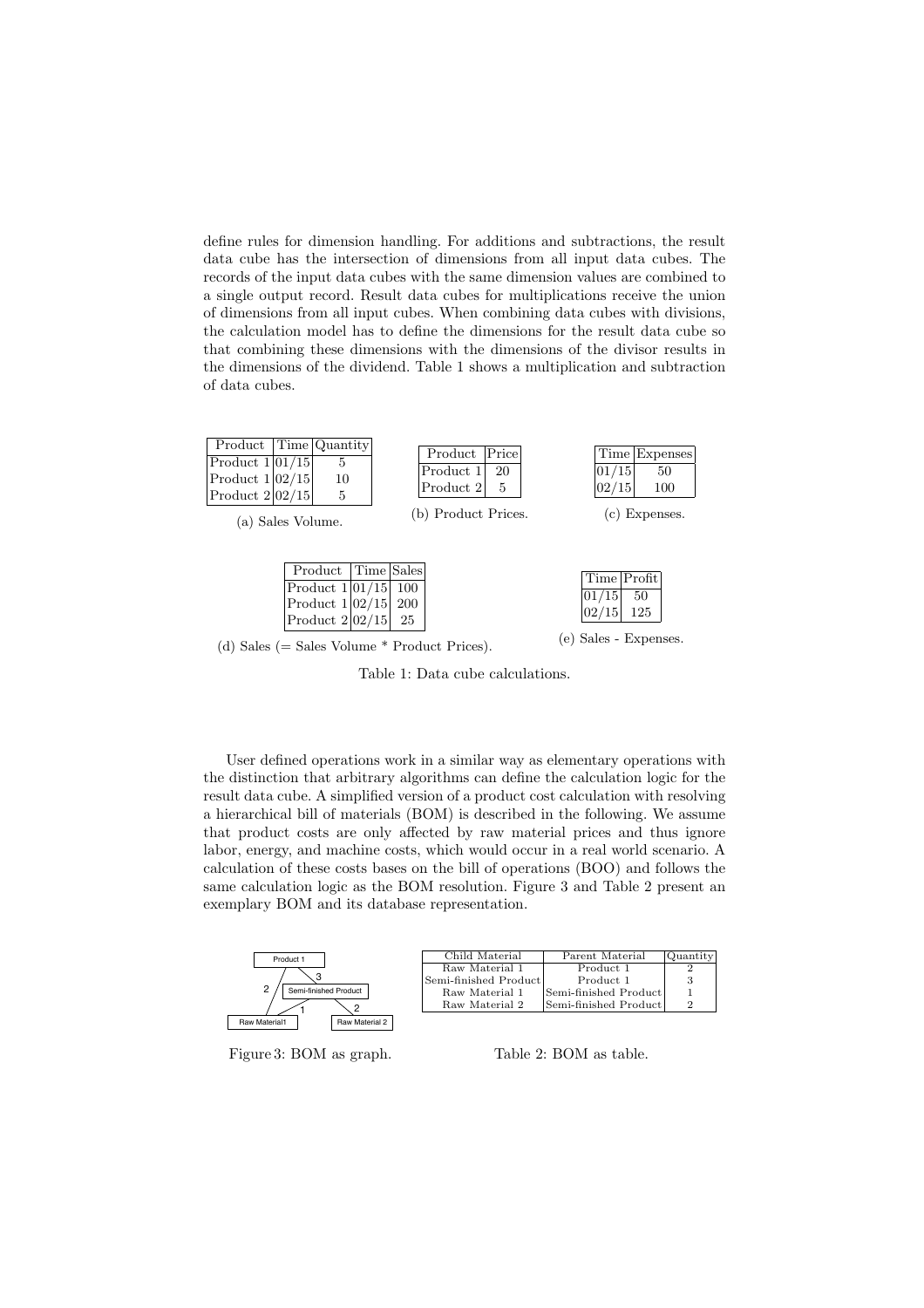Thereby, the table stores *parent-child* relationships, i.e. how much of a *child material* is needed to produce a *parent material*. Child materials can be raw materials and semi-finished products. Parent materials are semi-finished or end products. The second input of our cost calculation scenario is a table with raw material prices. To calculate product costs, we have to resolve the BOM so that products are represented as costs of raw materials, but no semi-finished products. Therefore, we traverse the BOM graph recursively or iteratively. The following equations present the resolution for the exemplary BOM.

$$
costs_{Product1} = 2 * costs_{RawMaterial1} + 3 * costs_{Semi-finishedProduct}
$$
  
= 5 \* costs\_{RawMaterial1} + 6 \* costs\_{RawMaterial2} (1)

#### 2.2 Data Binding

Nodes of the calculation model can obtain their data cubes in two ways. First, they can query their data directly from data sources. Second, they can calculate their values by solving the equation defined by the operation between connected nodes and themselves. For the first case, data bindings are required. Our work focuses on relational databases as data sources. Data bindings define the database connection and query to calculate the data cube with all dimension values. Additionally, data bindings have to specify how to filter the cube and reduce the level of detail to calculate aggregates for higher levels of hierarchies. When specifying the data binding, we have to ensure that the values of all nodes can be calculated unambiguously, meaning that the data has to be sufficient and consistent.

#### 2.3 Simulation Scenarios

Based on the calculation model and data binding, the data cubes of all nodes can be calculated. These data cubes are the basis of what-if analyses. In addition, it is required to specify in which direction changes propagate through the model. Thereby the direction of propagation is not allowed to contain cycles. A *simulation scenario* is a set of changes to the data of nodes. A single change specifies a node, optionally filter conditions to limit the change to a subset of records, and how the specified values are changed. The HPI Business Simulator implements three types of simulation changes: an overwrite for records of the data cube, an absolute adjustment by a delta value, and a relative adjustment by a linear factor.

### 3 HPI Business Simulator

This section describes the HPI Business Simulator, a proof of concept to implement generic what-if analyses. For the implementation, we have engaged with a Fortune 500 company in the consumer goods industry and discussed their needs in the area of what-if analyses. Based on their input and the data set they provided to us, we implemented the HPI Business Simulator. In this section, we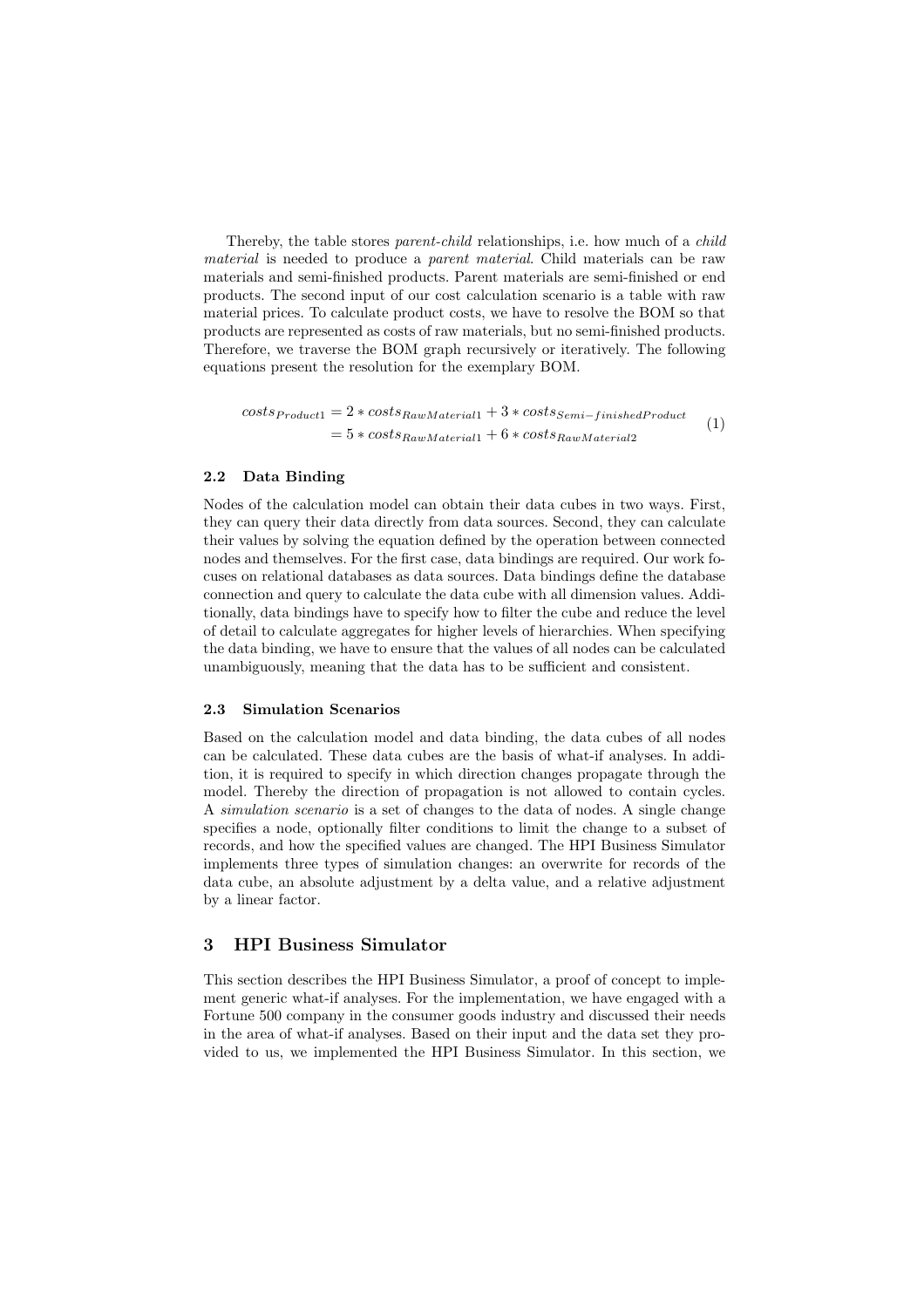

Figure 4: Screenshot of the HPI Business Simulator with anonymized data.

explain features and implementation details of the HPI Business Simulator, why in-memory column stores enable flexible and interactive simulations, and the benefits of the HPI Business Simulator compared to existing tools.

#### 3.1 Features and Implementation

The HPI Business Simulator is a browser-based graphical tool to define simulation model instances and calculate simulation scenarios using SAP HANA. Figure 4 shows a screenshot of the business simulator with the calculation model from Figure 2. The legend in the top left corner shows the visualized metrics of the calculation model. Each node contains the driver name, a *forecast* value, and the delta of the forecast to the *budget*. Thereby, the forecast is calculated as a combination of the actuals up to today and the budget until the end of the planning horizon. After specifying simulation changes, the effects are included in the forecast and two additional values are displayed: the difference between the old and new forecast and the change in percentage.

The calculation model can be edited by adding, deleting, and dragging the graph components, i.e. nodes and edges. To change node properties as the name, unit of measure, available dimensions, and data binding, one can open a detailed view on the right side. The information to store simulation model instances consists of three parts, describing the available dimensions with their hierarchies, the nodes, and the operations. The top dropdown menu offers a way to drill down into the data, e.g. by selecting a specific product category. In this case, the HPI Business Simulator recalculates the drivers with the filter condition and displays the new values. To define simulation scenarios, the user can select a node and open the simulation interface in the bottom.

To calculate the operating profit for our use case, we worked with a denormalized table, which contained transactional as well as plan data. Following,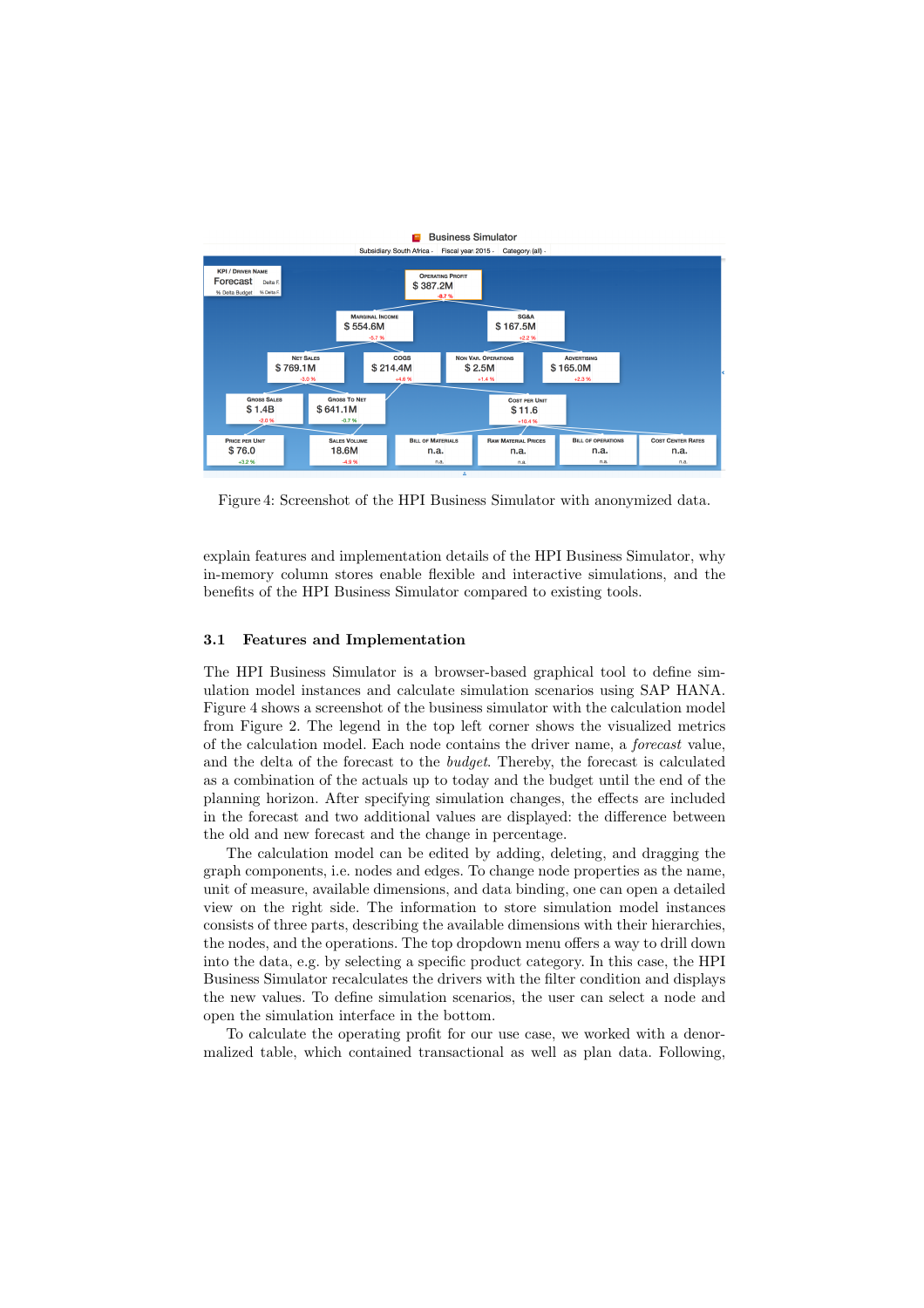important attributes of the table are explained. The first two columns, *Document ID* and *is Plan Data*, identify single records and declare whether the record belongs to the actuals or the plan data. *G/L Account Description* indicates to which driver the record belongs to. The following attributes, i.e. *Product, Brand, Category, and Time*, specify criteria, which are mapped to dimensions of the simulation model. Finally, *Quantity, Quantity Measure, Amount, and Currency* describe the measures for the record. In particular, the values for *Quantity* and *Amount* are aggregated to calculate the displayed value for each node.

#### 3.2 In-Memory Technology as Enabler for Interactive Simulations

In-memory databases provide high performance and flexibility. This allows to access the complete business data dynamically even of large companies at the finest level of granularity, opening completely new opportunities. However, the new dynamic nature and flexibility require adapting the way data is accessed and consumed. Recently, self-service tools for business analytics fulfill this need by providing intuitive interfaces to explore and analyze data. Typically, those tools are focused on historic data and do not consider dependencies of the underlying value drivers and metrics. With the HPI Business Simulator, we want to extend self-service tools for business analytics and provide an intuitive approach to model value dependencies in enterprises with an interactive simulation environment, leveraging the full computational power of in-memory databases.

In-memory column stores, such as SAP HANA [5], are the key enabler for interactive simulations on large enterprise data. First of all, analytical queries are accelerated compared to traditional disk-based systems by keeping all data in main memory. Analytical queries are the basis to retrieve the data for business simulations. Based on the specified parameters, the HPI Business Simulator calculates aggregates of disjoint data sets: the ones which are affected by simulation parameters and the ones which are not. The values of the nodes can then be calculated by applying changes and combining theses aggregates. The second benefit is the columnar data layout. Since the data bindings of the simulation model describe only columns that are required for a calculation, the amount of processed data is kept to a minimum. This functionality is especially beneficial in the context of enterprise systems where data is typically very wide and sparse, with up to  $400$  columns per table  $[6]$ . A third benefit is an aggregate cache, which is a transparent caching engine inside the database [7]. Other than classic materialized views, the aggregate cache does not create a hard copy of the data and as a result does not return stale data. The aggregate cache leverages the internal table representation in certain column stores like SAP HANA or Hyrise [8] and always works on the latest data. During a typical simulation session, different scenarios are analyzed and compared. The differences between the scenarios can vary, but are usually small. Consequently, the executed queries are similar and can therefore benefit from the aggregate cache.

The performance to calculate a simulation scenario depends on many factors like the number of records stored in the underlying tables, the number of nodes with a data source, the number of simulation changes, the number of columns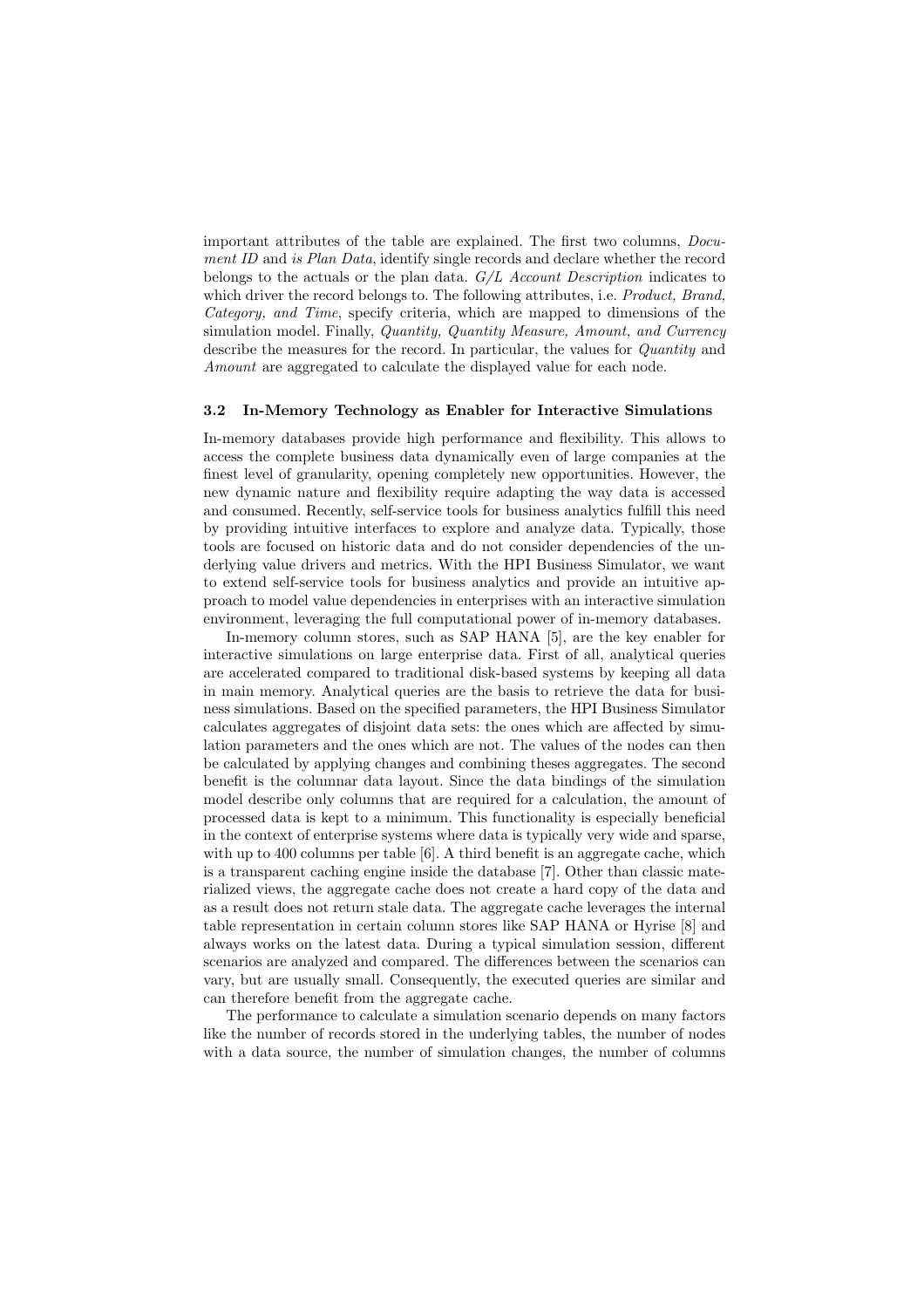used to specify the filter criteria, the granularity of filter criteria, and the data distribution. For a preliminary performance test, our HPI Business Simulator ran on a data set comprising 300 million records of customer data. The initial on-the-fly calculation of an aggregate on a single enterprise class server with 128 cores and 256GB of RAM running SAP HANA was calculated within a second. In that way, simulations can be defined and run interactively.

#### 3.3 Benefits Compared to Existing Tools

*Generic model*. Existing simulation tools are targeted for specific processes and are difficult to modify or extend to capture new use cases. Users may want to extend the calculation model for the operating profit (see Figure 2) to distinguish between advertising channels, which enables to simulate changes for a specific kind of advertisement. The HPI Business Simulator allows the modification of existing calculation models and definition of new ones without changing the source code of the simulation tool or rewriting the application.

*Support for complex calculations.* Calculation models should not be limited to tree structures and elementary operations as in the DuPont model. Instead, graph structures and custom calculations should be supported.

*Using in-memory column stores.* Exploiting information at the finest level of granularity requires the capability to operate on terabytes of data. Simulation tools without an enterprise database as backbone have to load pre-aggregated measures, which come along with a loss of information. The speed of current in-memory databases supports aggregating large amounts of data on the fly within seconds, which enables us to define and calculate flexible what-if scenarios interactively. In addition, simulations are always calculated on consistent and up-to-date data.

*Collaborations.* The HPI Business Simulator supports iterative what-if analyses of users in different roles: The management defines KPIs and adapts the definitions in case the calculation model does not support a desired simulation scenario. More technical staff with extensive knowledge about the data schema is responsible for providing the model with data and the integration of new data sources. Concrete simulation scenarios are discussed and worked out by potentially multiple controllers, which are responsible for different business areas.

## 4 Related Work

Golfarelli et al. introduce a methodology and process to design what-if analyses [9]. Compared to our approach, they describe what-if simulations in a more general way. In particular, they divide the process to design simulations into seven phases: goal analysis, business modeling, data source analysis, multidimensional modeling, simulation modeling, data design and implementation, and validation. Our approach uses a multi-dimensional data model, which Golfarelli et al. see as most suitable to design what-if analyses. To describe the actual simulation model, they propose an extension of UML 2 activity diagrams [10]. In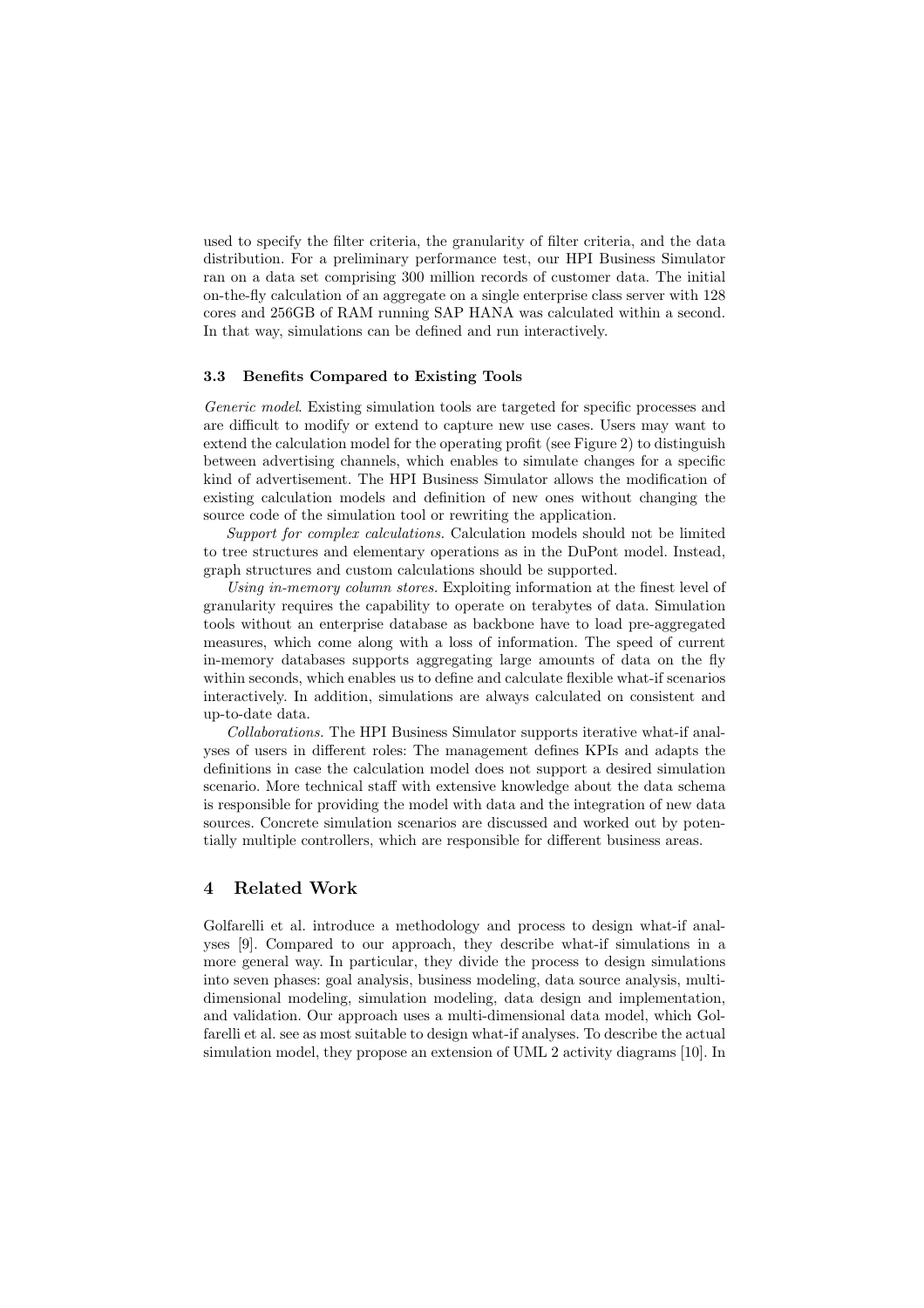comparison to our work, they do not implement the simulation model instances as applications, specify data bindings, nor define how to calculate simulation scenarios. Furthermore, we see the dependencies described by a calculation model instance as subject to changes and extensions.

In the field of data cubes, which are the basis to calculate our simulation scenarios, most research focuses on materialized data cubes [11–15]. Gray et al. introduce a data cube operator as generalization and unification of following database concepts: aggregates, group by, histograms roll-ups and drill-downs, and cross tabs  $[11]$ . Further papers cover efficient implementation  $[12, 13]$  and maintenance techniques [14, 15] for materialized data cubes. In contrast to previous work, we calculate the required aggregates of the data cubes on the fly.

A further research area in the field of what-if analyses is the combination of spreadsheets and SQL. Spreadsheets have an easy to understand interface, but do not build on consolidated enterprise data, which is usually stored in a RDBMS. On the other side, SQL lacks the support for array-like calculations as Witkowski et al. claim in [16]. Their idea is to combine both and offer a spreadsheet-like computation in RDBMS through SQL extensions. In [17], they continue that research and introduce a way to translate MS Excel computations in SQL. Using their approaches for what-if analysis comes with two drawbacks. First, it does not encapsulate the definition of the simulation model so that it is not tangible, but only expressed by multiple formulas spread over many table cells. Second, MS Excel is limited to the two-dimensional representation and cannot visualize graphical dependencies between nodes appropriately.

## 5 Conclusion

In this paper, we presented our vision of generic, flexible, and interactive business simulations, enabled by the performance capabilities of columnar in-memory databases. In particular, we presented the HPI Business Simulator and its theoretical concepts to specify and run enterprise simulations. We proposed a metamodel to describe what-if analyses comprising a calculation model, the data binding and simulation parameters. Implementing this meta-model, simulation model instances can be created and edited, such as one for the operating profit. Based on a simulation model instance, scenarios are specified and calculated interactively. With the performance of in-memory column stores, such as SAP HANA, what-if analyses can include millions of records and work on the finest level of granularity to enable interactive and fully flexible simulations.

This paper names performance factors that influence the calculation of simulation scenarios. In this field a deep analysis can be conducted. Furthermore, future work can investigate how to optimize the calculation of scenarios, for example by exploiting cases in which nodes query the same table or by optimizing queried data cubes so that their granularity is sufficient to calculate connected nodes. The visualization of complex calculation models can be another field for future investigations.